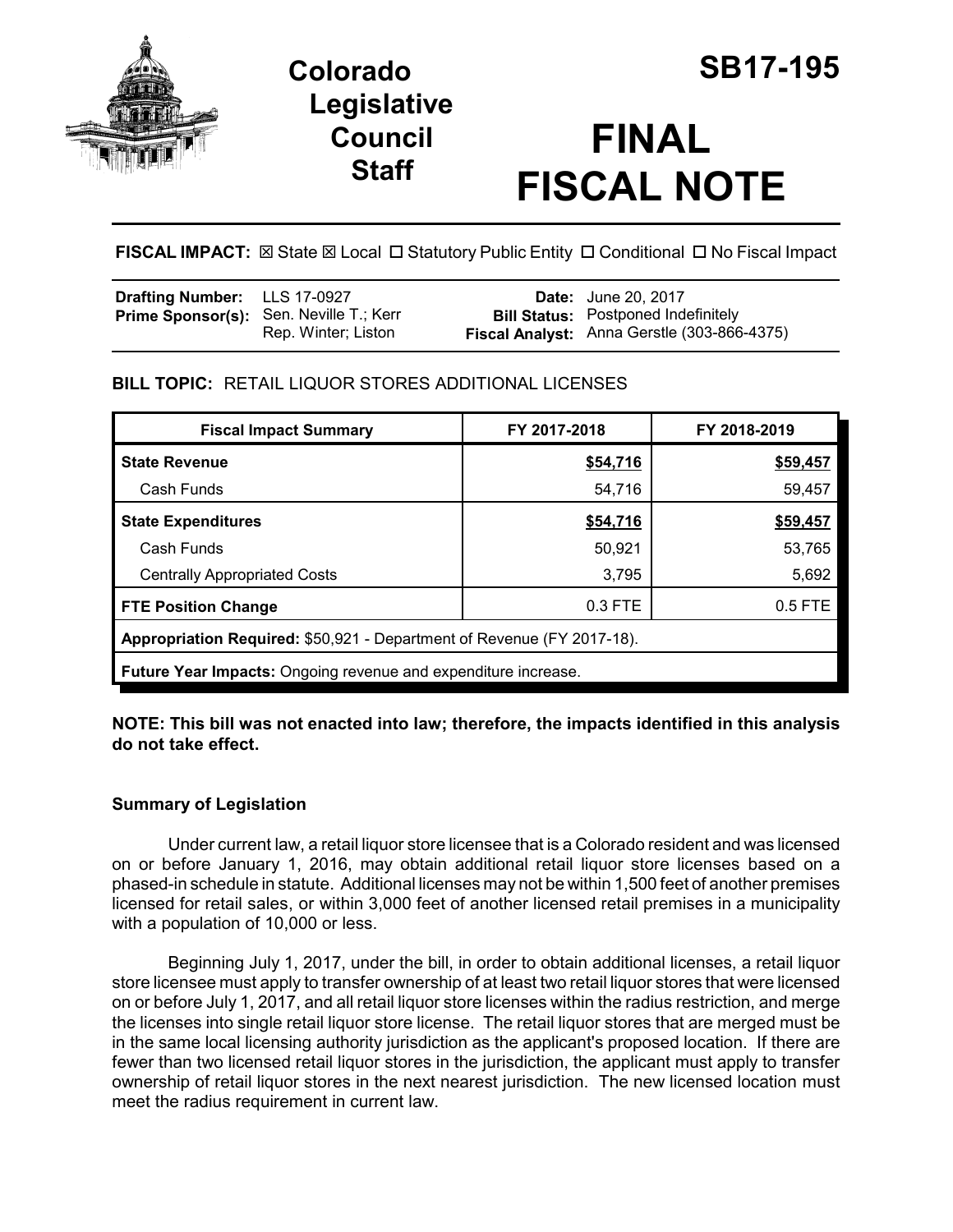June 20, 2017

Table 1 demonstrates the number of new retail liquor store licenses that each entity may obtain, as long as the majority of owners of the store have been Colorado residents for two years, and the above transfer and radius requirements are met.

| Table 1. Phase-in Schedule for Additional Retail Alcohol Licenses<br>Under SB17-195 Compared to Current Law |                                                                               |                                                                                  |  |  |  |
|-------------------------------------------------------------------------------------------------------------|-------------------------------------------------------------------------------|----------------------------------------------------------------------------------|--|--|--|
| <b>Dates</b>                                                                                                | <b>Maximum Retail Liquor</b><br><b>Store Licenses -</b><br><b>Current Law</b> | <b>Maximum Retail Liquor</b><br><b>Store Licenses -</b><br><b>Under SB17-195</b> |  |  |  |
| July 1, 2017 - December 31, 2021                                                                            |                                                                               | 5                                                                                |  |  |  |
| January 1, 2022 - December 31, 2026                                                                         | 3                                                                             |                                                                                  |  |  |  |
| January 1, 2027 - December 31, 2031                                                                         |                                                                               | 13                                                                               |  |  |  |
| January 1, 2032 - December 31, 2036                                                                         | 4                                                                             | 20                                                                               |  |  |  |
| Beginning January 1, 2037                                                                                   |                                                                               | unlimited                                                                        |  |  |  |

Licensees who obtain additional licenses under the bill are ineligible for a temporary operating permit. To obtain a new retail liquor store license under the bill, or renew a retail liquor store license issued on or after July 1, 2017, an applicant must also be open to the public and provide evidence that nonalcohol sales do not account for more than 20 percent of gross annual income during the prior year.

The bill prohibits employees of a retail liquor store under the age of 21 from delivering or having any contact with alcohol offered for sale on, or sold and removed from, the licensed premises, and requires that retail liquor licensees:

- do not allow consumers to purchase alcohol at a self-checkout without assistance from an employee;
- obtain certification as a responsible alcohol vendor; and
- require customers to provide a valid identification in order to purchase alcohol.

The bill allows the state and local licensing authorities to set an application fee for the merge and transfer of retail liquor store licenses; the local application fee may not exceed \$1,000.

#### **Background**

*Senate Bill 16-197.* Senate Bill 16-197 significantly changed the licensing of off-premises retail liquor sales, including:

- establishing radius requirements for any new off-premises retail license;
- phasing in additional retail liquor store licenses available to a single owner;
- allowing a liquor-licensed drugstore licensee to obtain additional licenses by purchasing at least two retail liquor stores and converting them to a new liquor-licensed drugstore license, subject to radius requirements;
- prohibiting employees under 21 years of age at taverns, retail liquor stores, and liquor-licensed drugstores from selling alcohol;
- requiring that 3.2 beer, retail liquor store, and liquor-licensed drugstore licensees verify consumers are over 21 years of age and that consumers present a valid identification card in order to purchase alcohol; and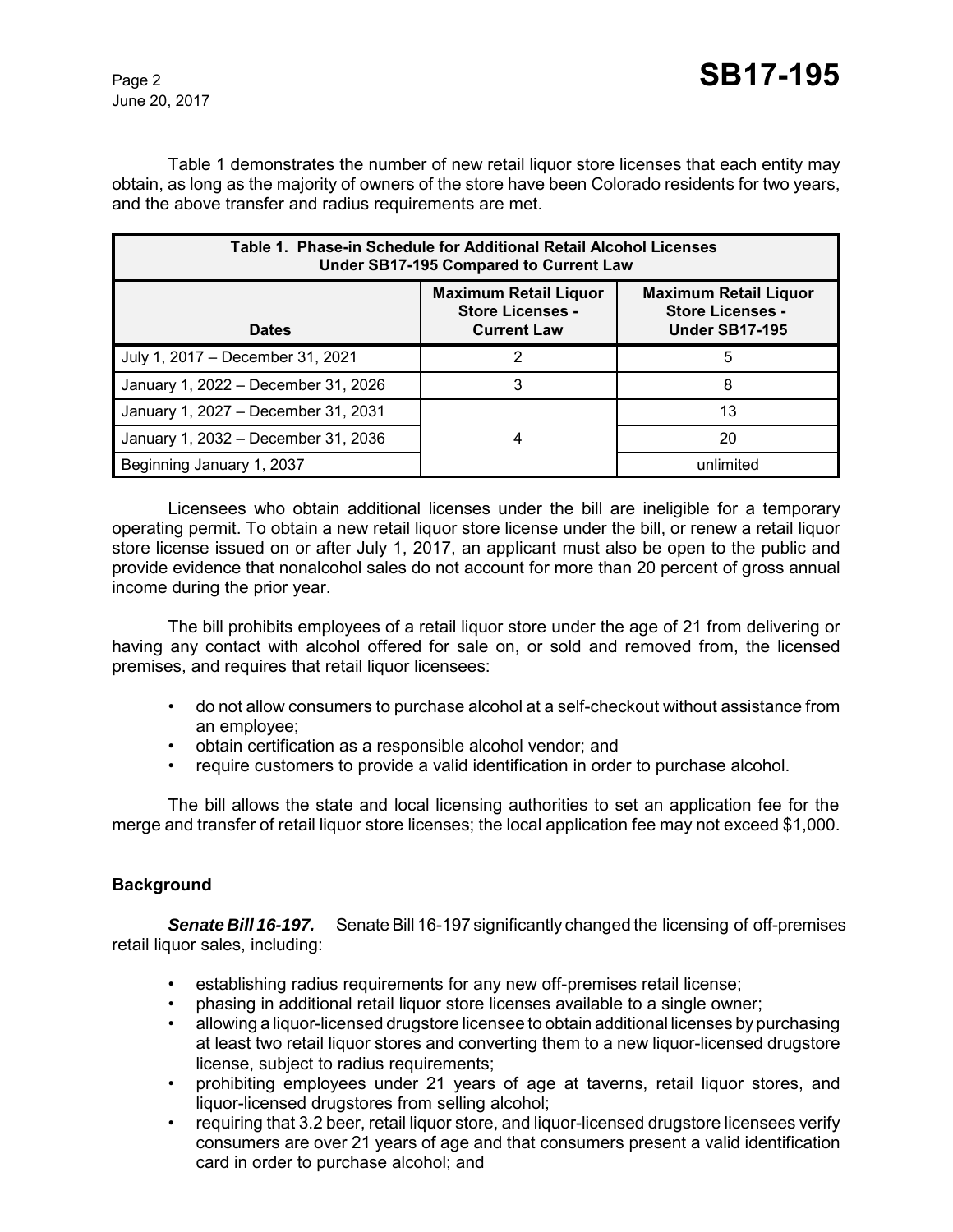

• setting additional requirements for liquor-licensed drugstore licensees and allowing retail liquor stores to sell additional food and nonalcohol products.

#### **Assumptions**

For each retail liquor store licensee who obtains an additional license, there is a net decrease of at least one retail liquor store licensee. The fiscal note assumes that the number of licensed retail liquor stores will decrease by a minimal amount.

The state portion of licensing fees for a retail liquor store license is \$227.50, of which \$50 is deposited in the Liquor Enforcement Division (LED) Cash Fund, and \$177.50 is deposited in the General Fund. Due to the minimal decrease in the number of retail liquor store licensees, the fiscal note assumes that revenue impact from licensing fees on the LED Cash Fund and General Fund is negligible.

#### **State Revenue**

#### *The bill increases state cash fund fee revenue to the LED Cash Fund in the Department of Revenue (DOR) by \$54,716 in FY 2017-18 and \$59,457 in FY 2018-19.*

*Fee impact on retail liquor licensees.* Colorado law requires legislative service agency review of measures which create or increase any fee collected by a state agency. The LED may adjust liquor license application fees to cover additional expenditures as a result of the bill. The actual fee calculations will be set administratively by the LED based on cash fund balance, estimated program costs, and the estimated number of licenses subject to the fee. In addition, the bill authorizes the LED to set an application fee for the merge and transfer of retail liquor store licenses, which will increase revenue; however, the number of retail liquor stores paying annual renewal fees is expected to decrease by a minimal amount. As a result, the fiscal note assumes that fee revenue to the LED will increase to cover the additional expenditures incurred as a result of the bill.

#### **State Expenditures**

| Table 2. Expenditures Under SB17-195 |            |            |  |  |  |  |
|--------------------------------------|------------|------------|--|--|--|--|
| <b>Cost Components</b>               | FY 2017-18 | FY 2018-19 |  |  |  |  |
| <b>Personal Services</b>             | \$12,714   | \$19,072   |  |  |  |  |
| FTE - DOR                            | $0.2$ FTE  | 0.3 FTE    |  |  |  |  |
| <b>Computer Programming</b>          | 14,920     |            |  |  |  |  |
| <b>Legal Services</b>                | 23,287     | 34,693     |  |  |  |  |
| FTE - Department of Law              | 0.1 FTE    | $0.2$ FTE  |  |  |  |  |
| Centrally Appropriated Costs*        | 3,795      | 5,692      |  |  |  |  |
| <b>TOTAL</b>                         | \$54,716   | \$59,457   |  |  |  |  |

*The bill increases expenditures for the LED in the DOR by \$54,716 and 0.3 FTE in FY 2017-18, and \$59,457 and 0.5 FTE in FY 2018-19,* as listed in Table 2 and discussed below.

*\* Centrally appropriated costs are not included in the bill's appropriation.*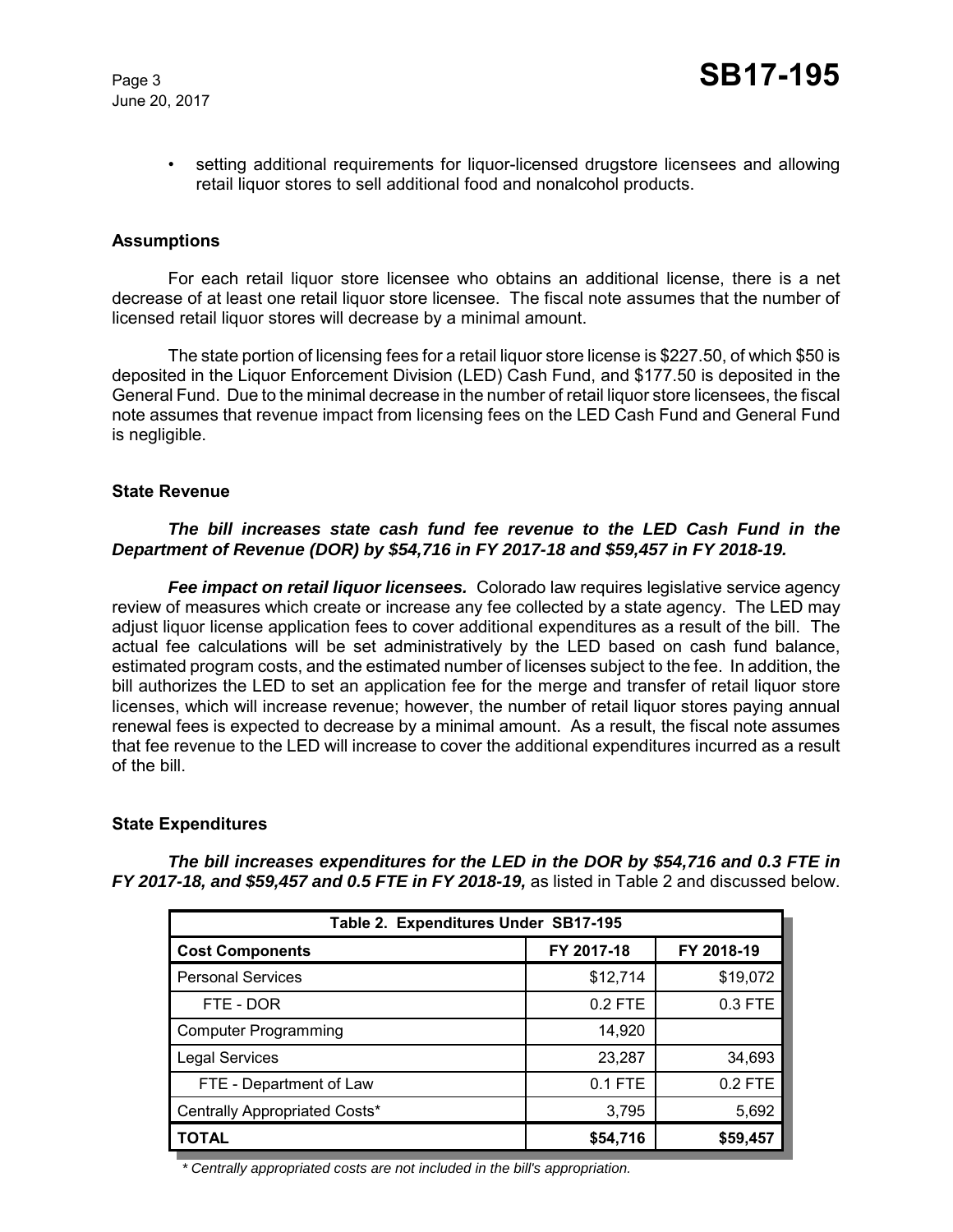June 20, 2017

*Enforcement.* The bill increases expenditures by \$12,714 and 0.2 FTE in FY 2017-18 and \$19,072 and 0.3 FTE in FY 2018-19 in LED for enforcement related to trade practice violations from a single owner obtaining multiple licensed locations. The fiscal note assumes four minor investigations (40 hours each), and two moderate investigations (100 hours each) in FY 2017-18, and four minor, two moderate, and one complex (300 hour) investigation in FY 2018-19.

*Computer programming.*The LED requires \$14,920 to modify the MyLicenseOffice licensing software to allow retail liquor store licenses to be merged. This estimate is based on information from the vendor to accommodate the new procedures.

*Licensing and training.* The bill increases the workload for the LED to transfer and merge retail liquor store licenses as a result of the bill, including updating materials, and providing training on the bill's changes. Allowing retail liquor stores to obtain additional licenses may increase the workload for LED; however, due to the merge and transfer requirements, the overall number of new retail liquor store licenses is expected to decrease by a minimal amount in the long term and thus, reduce the workload for the LED. The short-term increase in workload is expected to be accomplished with existing appropriations. Should the LED require additional resources, it will be requested through the annual budget process

*Legal services.* The LED requires 245 hours of legal services in FY 2017-18 and 365 in FY 2018-19 for rulemaking and enforcement. Calculated at the rate of \$95.05 per hour, the LED requires \$23,287 in FY 2017-18 and \$34,693 in FY 2018-19. Legal services are provided by the Department of Law, which requires an allocation of 0.1 FTE in FY 2017-18 and 0.2 FTE in FY 2018-19 to provide those services.

*Centrally appropriated costs.* Pursuant to a Joint Budget Committee policy, certain costs associated with this bill are addressed through the annual budget process and centrally appropriated in the Long Bill or supplemental appropriations bills, rather than in this bill. Leased space is included to show the incremental impact of the additional FTE, and calculated at DOR's rate of 200 square feet per FTE at a rate of \$27 per square foot. The centrally appropriated costs subject to this policy are estimated in the fiscal note for informational purposes and summarized in Table 3.

| Table 3. Centrally Appropriated Costs Under SB17-195                 |            |            |  |  |  |
|----------------------------------------------------------------------|------------|------------|--|--|--|
| <b>Cost Components</b>                                               | FY 2017-18 | FY 2018-19 |  |  |  |
| Employee Insurance (Health, Life, Dental, and Short-term Disability) | \$1,576    | \$2,363    |  |  |  |
| Supplemental Employee Retirement Payments                            | 1,139      | 1,709      |  |  |  |
| <b>Leased Space</b>                                                  | 1.080      | 1,620      |  |  |  |
| <b>TOTAL</b>                                                         | \$3,795    | \$5,692    |  |  |  |

#### **Local Government Impact**

*Revenue.* The bill impacts revenue to local licensing authorities. The bill authorizes a local application fee for the merge and transfer of up to \$1,000, which will increase revenue; however, the number of retail liquor stores paying annual renewal fees is expected to decrease by a minimal amount. As a result, the fiscal note assumes there will be a minimal net increase in fee revenue to local licensing authorities.